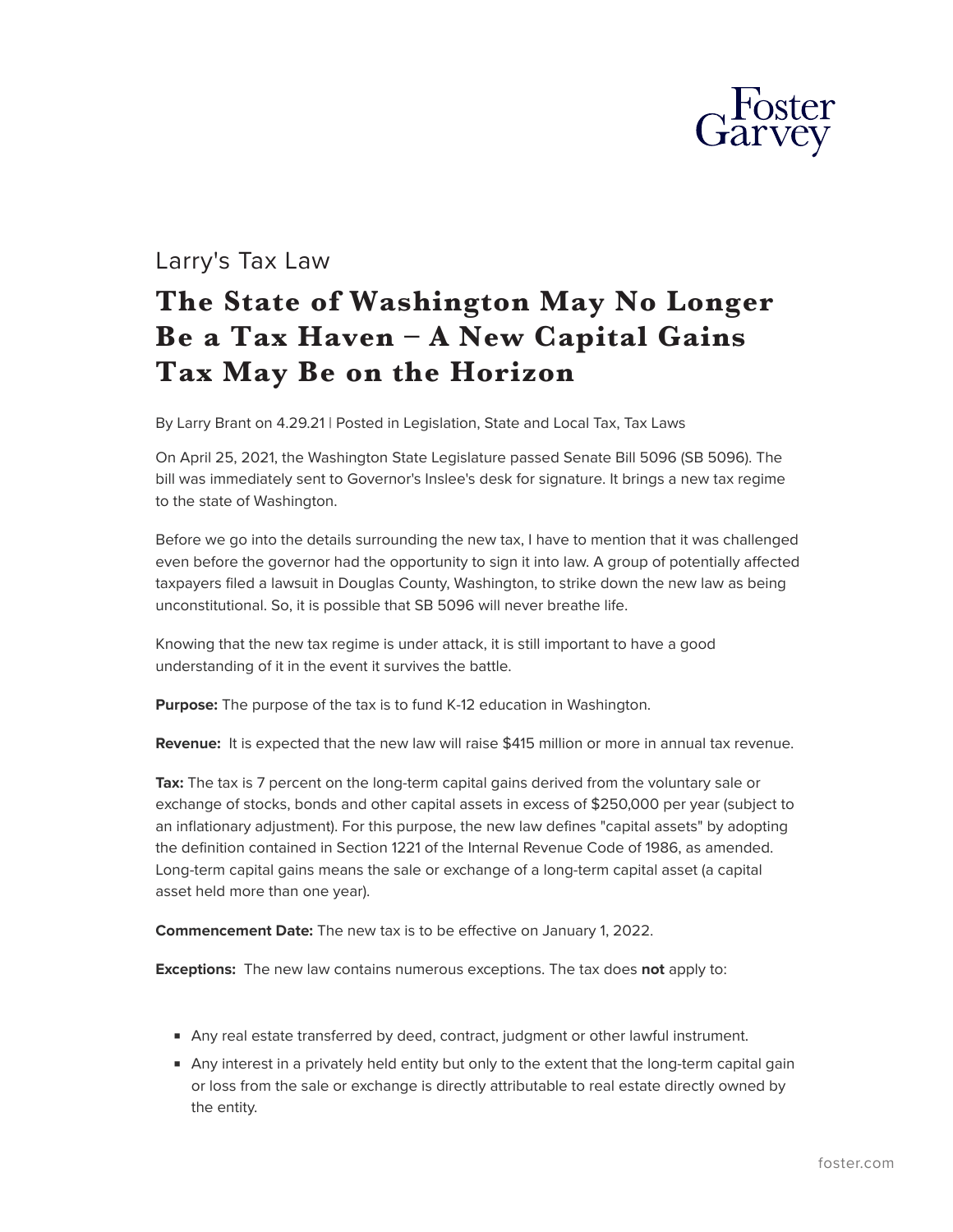

- Retirement Accounts.
- Condemnations or transfers under the imminent threat of condemnation.
- Cattle, horses or breeding livestock provided more than 1/2 of the taxpayer's gross income during the taxable year is derived from farming or ranching.
- Depreciable property (i.e., property qualifying for expensing under Code Section 179 or depreciation under Code Section 167(a)(1)) used in a trade or business.
- Timber, timberland, dividends and distributions from REITs derived from the sale or exchange of timber or timberland.
- Commercial fishing privileges.
- Goodwill from the sale of an automobile dealership.

Obviously, several industries had good lobbyists. Real estate, farming, ranching, fishing and automobile dealerships will receive favorable treatment under the new law. Unfortunately, other industries are not so privileged.

Not so fast, buried in Section 8 of SB 5096 is an important carve-out. The "adjusted capital gain derived in the taxable year from the sale of substantially all of the fair market value of the assets of, or the transfer of substantially all of the taxpayer's interest in, a qualified familyowned small business" are **not** subject to the new tax. There are several components to this carve-out:

- The business must be a "qualified family-owned business."
- A "qualified family-owned business" is a business: (i) in which the taxpayer held a "qualifying interest" for at least five years immediately preceding the sale or exchange; (ii) the taxpayer or members of his/her family materially participated (or both) in the business for at least five of the ten years immediately preceding the sale or exchange (unless the sale or exchange was to a qualified heir); and (iii) the worldwide gross revenue of the business is \$10 million or less (subject to an inflationary adjustment) for the 12-month period immediately preceding the sale or change.
- "Qualifying interest" means (i) an interest as a sole proprietor; (ii) an interest of at least 50 percent of a business that is owned (directly or indirectly) by the taxpayer and/or members of his/her family; or (iii) an interest of at least 30 percent of a business that is owned (directly or indirectly) by the taxpayer and/or members of his/her family and at least 70 percent is owned (directly or indirectly) by two families or 90 percent is owned (directly or indirectly) by three families.
- For purposes of these requirements, "material participation" has the meaning prescribed by Code Section 469. In general, it means being involved in the business on a regular, continuous and substantial basis.